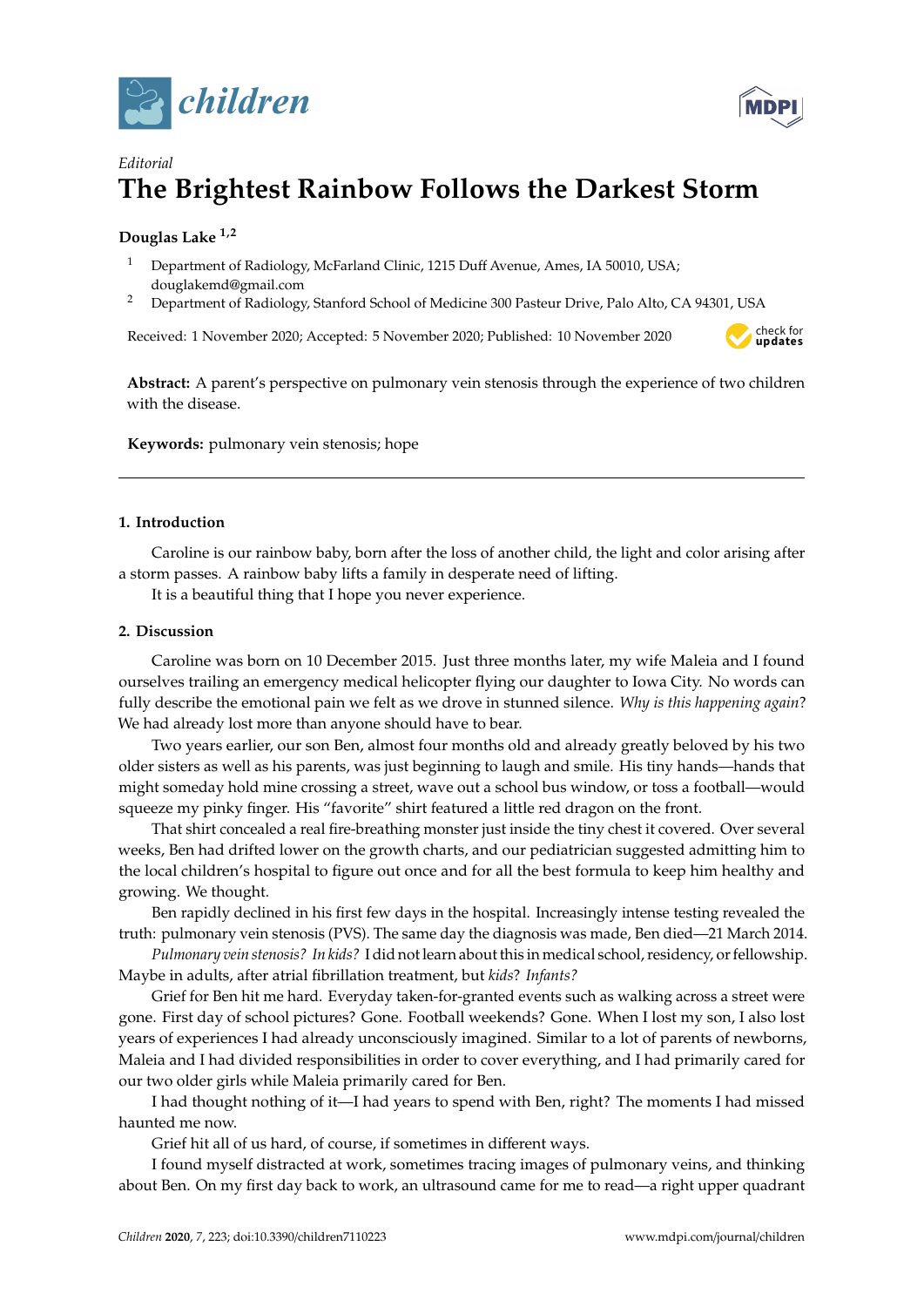on a twenty-four-year-old named Benjamin. To this day, I am not sure how the hospital transcriptionists made out what I said. I cried through the entire dictation.

I beat myself up wondering if earlier intervention would have helped more. What good was all my medical training? Should I have not *known*? Should I have not been able to *do* something?

Grief would creep up when I least expected it. Simple everyday events became emotional minefields. When "Stay with Me" by Sam Smith or "On Top of The World" by Imagine Dragons came on the radio, it was more than I could stand, and I had to change the station.

Sometimes, I asked Maleia to stay in the bathroom and talk while I showered because the tears fell heaviest when water hit my head.

One day, I went for a haircut and chatted with the stylist about my two older girls. When she innocently asked, "So, are you going to try for a boy?" I slowly exhaled, told Ben's story, and tried to ignore the emptiness in my chest.

My younger daughter began to cry during church at the same point in the service each week. "What's the matter, sweetness?" I would ask. One day, she finally expressed her answer: "I miss Ben".

My oldest daughter rode a grief rollercoaster through some painful loop-the-loops. It took us months to figure out that her "ups" were her normal, and her "downs" were expressions of her grief. We learned to stop at the Build-A-Bear Workshop any time we came near a mall. Making a wish, kissing the heart, and giving the bear life—this child-sized routine came to help our daughters process their grief. Each stuffed creation brought them a little closer to the brother they lost.

We adults needed a different place to turn to with our grief, and we found it at The Compassionate Friends, a support network for people grieving the loss of a child. I took strange comfort from seeing another parent tear up as she explained that she still grieved the loss of her child more than 20 years later. That assured me the hole in my heart would never completely heal—I did not want it to—and that I was not alone.

Something in medical training sucks empathy out of doctors. It is self-protective—you cannot let yourself go through everything all of your patients feel. When roles reversed and I was the parent in need of empathy, something in me shifted again. Having lost Ben, and with the help of Compassionate Friends in understanding and processing my grief, my own compassion has been rebuilt. Today, when I walk into a room to deliver a patient bad news, it only takes a second of thinking back to any number of events with Ben or Caroline for the empathy to just flow out.

This is where our family was when Caroline was born, and she brought our family joy we desperately needed. We thought the absolute worst of the storm was passing. However, really, we were in the eye of the hurricane. A fierce storm still raged just behind our backs.

The first time Caroline threw up formula, dad-me thought, "*Oh no! That's what Ben did*".

Logical, evidence-based doctor-me thought, "PVS is a 1-in-1-million diagnosis. It's not an inherited disease. All kids spit-up formula, Doug."

As time passed, Caroline drifted down the growth curve. Our pediatrician urged us to do an echocardiogram and a chest X-ray.

As a radiologist, I will never forget seeing Caroline's chest X-ray. Normal sized heart—and the ugliest pulmonary edema pattern imaginable. In 18 years and tens of thousands of chest X-rays, I had only seen this pattern once.

Ben.

I did not need the echo (echocardiogram), CTA (computed tomography angiography), or cardiac catheterization to tell me. I knew.

PVS.

Shock, sadness, fear . . . words fail. Grief roared back, a category five hurricane. I did not feel anything. I cried, but the hollowness inside me was the worst. Even four years later, it is hard to describe the brutality of that emotional emptiness.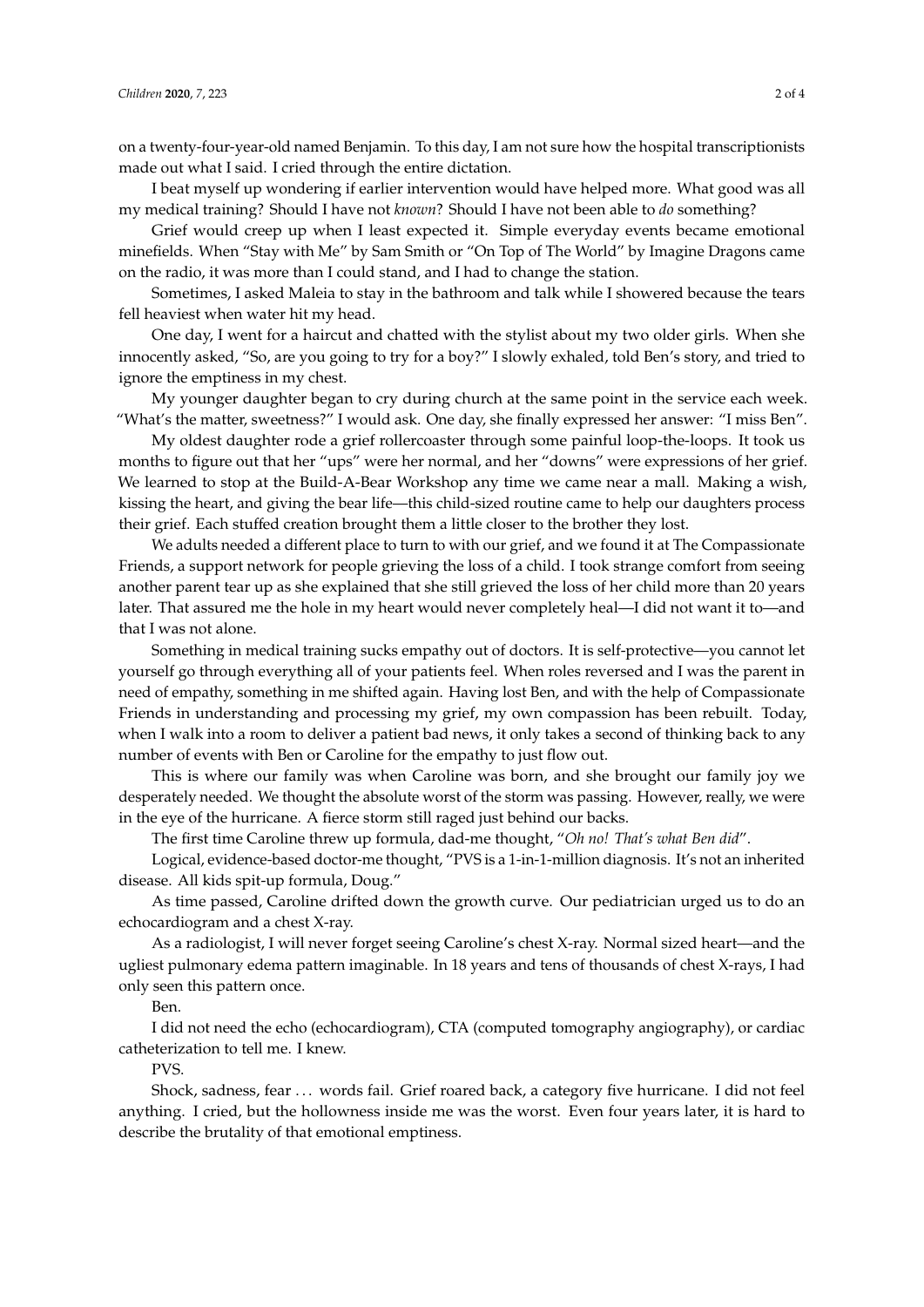There was no time right then, with the X-ray and testing, to process much about the experience we were suddenly thrown into. There was too much to do. Decisions had to be made now that it was clear my daughter, my family, and even my community, would have to fight this dragon.

How bad was Caroline's PVS? Could it be something else? Do we even have a week? Should we transfer her to Des Moines or Iowa City? How could we even begin to explain to our older girls, amid their existing grief?

Anxiety, sadness, and fear dominated our thoughts while we decided on the University of Iowa and followed our tiny rainbow to a larger hospital in search of any ray of hope.

Hope was in short supply, though. University of Iowa pediatric cardiologists confirmed PVS and offered two choices:

Simply love on Caroline for another month. Two at the most.

Or,

Take a chance and transfer her to one of only a handful of hospitals in the world that attempt to treat PVS in children (Boston Children's Hospital).

We chose choice two AND loved on her as hard as we could. Every. Single. Month.

That is where Caroline's story diverges from Ben's. Caroline, too, needed massive support in the cardiac ICU (intensive care unit). She came in on a Sunday morning and was an emergency add-on case by Monday morning. They found severe disease in three veins, with some atretic veins. One vein somehow kept Caroline alive. Balloons opened her veins and were a rickety, unstable bridge that got Caroline to cardiac surgery a week later. Many medicines—imatinib, bevacizumab, sildenafil, sirolimus, losartan, Lasix—became part of Caroline's life.

We celebrated Caroline's four-month birthday. Then her five-month, and her six-month. We did not know how many of these we would get—we were not at all sure she would reach her first birthday.

However, we did. Disease recurrences slammed our still-recovering home similar to hurricane rainbands, setting everyone on edge. We lived with the fear that we were only one bad test or procedure from our storm resurging. Maleia kept an emergency "hospital bag" packed and ready to go for when Caroline needed to return to the hospital. We nearly lost Caroline during an emergency evacuation flight to Boston. For two very difficult years, our family lived split between two cities, to keep Caroline within a mile of Boston Children's Hospital.

It worked. Our storm surges gradually lessened and PVS passed.

Preparing for Caroline's last cardiac catheterization, we had a first. Her heart got ... SMALLER! Rather than  $1.2 \times$  or  $1.5 \times$  systemic pressures in her right heart, she is closer to "normal" than ever.

Best of all, we are finally back together as a family, living under one roof.

Caroline is "almost five" years old—her words. She swings similar to a monkey from a gymnastic beam in our home, builds Lego creations, chases her sisters, and started remote preschool this fall.

#### **3. Conclusions**

This special edition of Children devoted to PVS is edited by Caroline's pediatric cardiologist and chief dragon-slayer, Dr. Kathy Jenkins. I applaud Children for taking on the subject, and thank Dr. Jenkins and Drs. Ryan Callahan, Chris Baird, John Kheir, and Jim Lock, and nurse practitioner Christina Ireland, and so many professionals pushing back against this previously lethal disease for children and families around the world. Targeted therapy to suppress the myofibroblast has changed the 0% survival of 20 years ago into 77% survival today [\[1\]](#page-3-0).

Challenges remain. Is there an optimal treatment pathway? What role do the various medications play in suppressing the myofibroblast? How do you best support families navigating their category five hurricane?

Thank you to all who help children and their families face this challenging and complex disease daily. Your dedication and continual push for progress has produced the advances that have saved my daughter's life. Saved my family. Saved *me*.